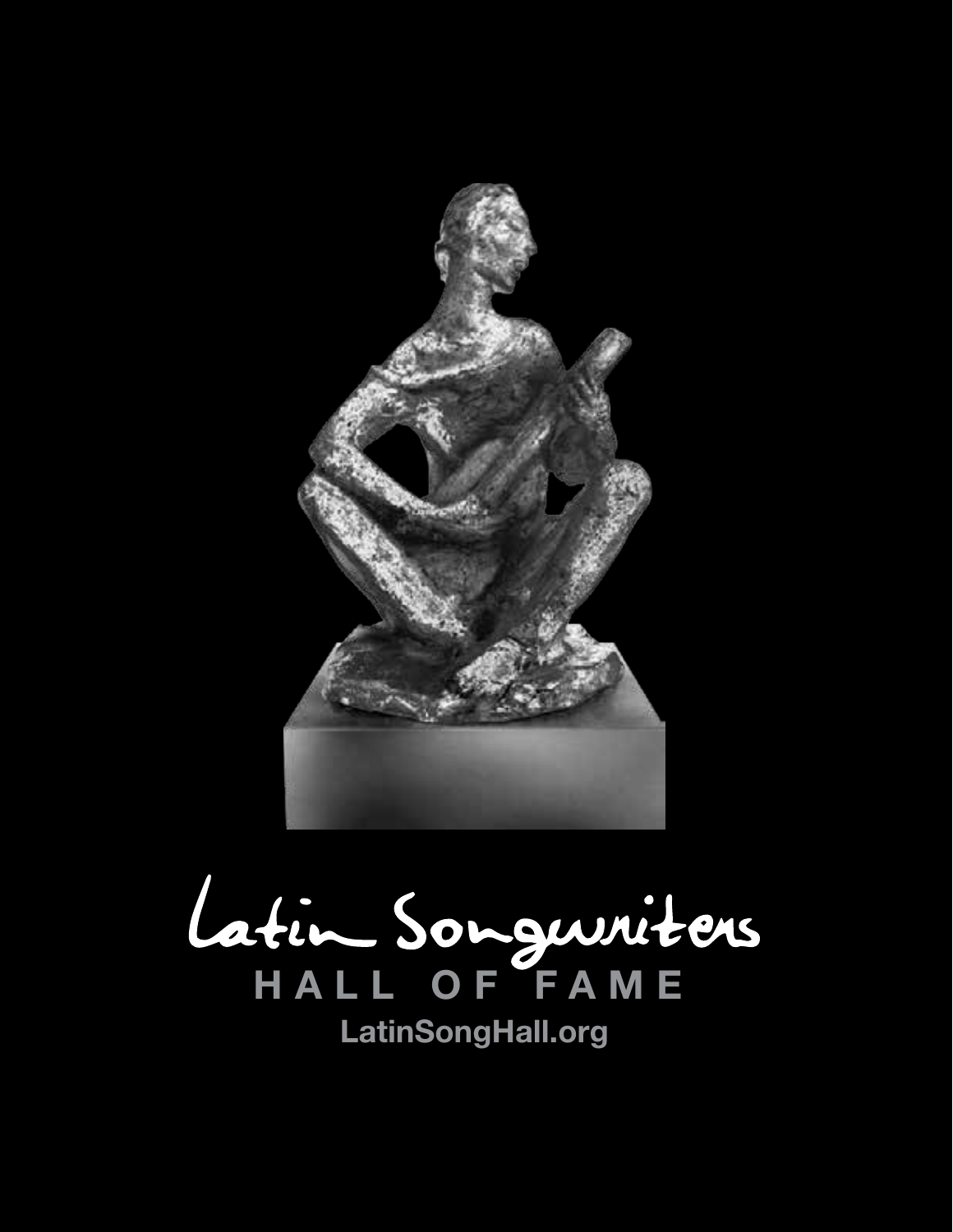## **LATIN SONGWRITERS HALL OF FAME**

### **INAUGURAL GALA EVENT IN ASSOCIATION WITH**



### **Black Carpet Gala April 23, 2013 at 6:00pm AT THE NEW WORLD CENTER MIAMI BEACH**

**VIP Dinner, Drinks & Descarga Immediately after the show. For tickets visit latinsonghall.org**

**BUT AT** 



**POSTAL A** 









**RUBEN BLADES NATALIE COLE DRACO ROSA NATALIA JIMENEZ RICKY MARTIN BUIKA & MANY MORE SURPRISES**

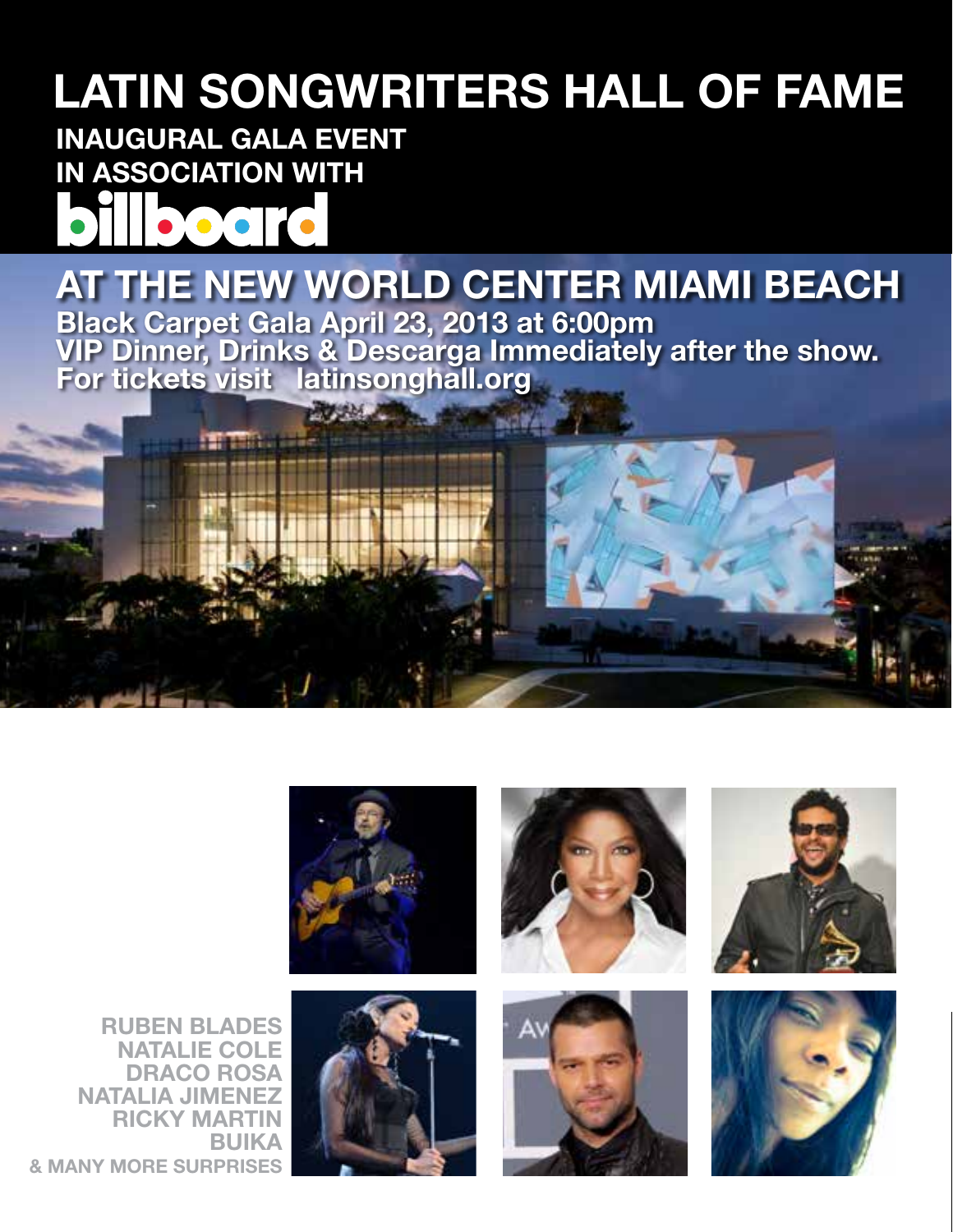



Latin Songwriters Hall Of Fame's La Musa Award will be given to each year's 5 inductees and other special award recipients. La Musa (The Muse) was originally sculpted by Florida artist Lee Burnham in 1954 of the late Cuban songwriter and poet, Elena Casals. It has been re-sculpted as the official Latin Songwriters Hall Of Fame award trophy by renowned Nashville artist Alan LeQuire.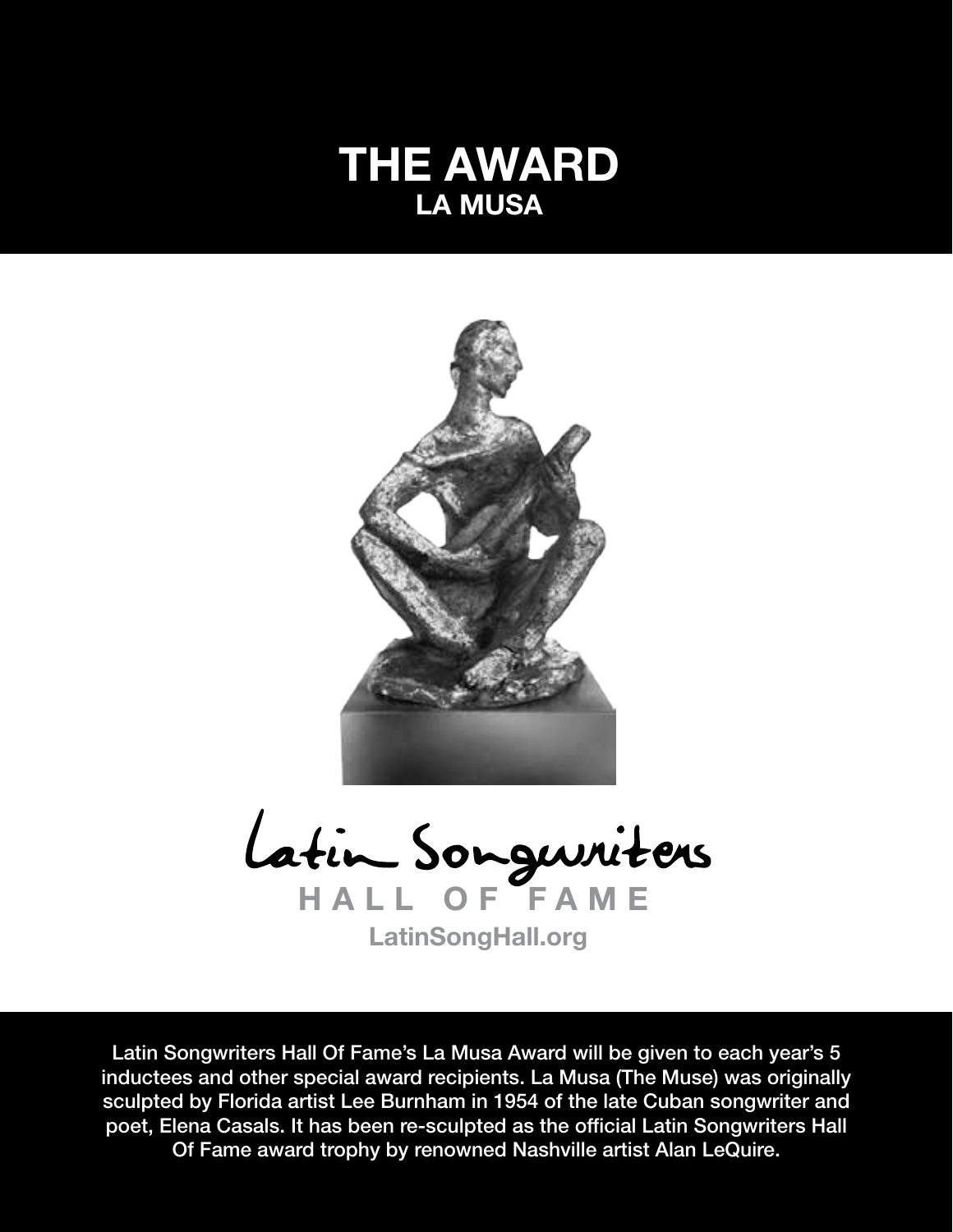Latin Songwriters



### **LATIN SONGWRITERS HALL OF FAME FOUNDERS RUDY PEREZ & DESMOND CHILD**

### **The Mission**

The Latin Songwriters Hall Of Fame mission is to educate, preserve, honor and celebrate the legacy of the greatest Latin songwriters from all over the world and their music every genre while developing and inspiring new songwriters through workshops, showcases, scholarships and digital initiatives.

The Latin Songwriters Hall Of Fame was founded by Desmond Child & Rudy Perez under the auspices of the Songwriters Hall Of Fame in New York. Desmond and Rudy were inspired to create the LSHOF for the same reasons the Recording Academy, Grammy Awards, created LARAS: to create an organization exclusively devoted to recognizing and spotlighting the artistic achievements of Latin music makers. We have plans to create an interactive Museum and traveling exhibits to reach communities all over the world. We will also offer showcases, workshops, master classes, virtual songwriting courses as well as an international songwriting contest.

### **The Founders**

**DESMOND CHILD**, Emmy Award nominee and Grammy Award winner, is one of music's most accomplished hitmakers having written and/or produced over 70 Top 40 singles with 300 million albums sold worldwide in a career that has spanned

over 4 decades. Child's collaborations include: Bon Jovi - "Livin' On A Prayer" & "You Give Love A Bad Name", Aerosmith - "Dude Looks Like A Lady" & "Angel", Ricky Martin - "Livin' La Vida Loca" & "La Copa De La Vida", Katy Perry - "Waking Up In Vegas," KISS - "I Was Made For Lovin' You", Cher - "Just Like Jesse James", Alice Cooper - "Poison", Carrie Underwood "Inside Your Heaven," Garth Brooks & Tricia Yearwood - "Where Your Road Leads", Kelly Clarkson - "Before Your Love", and also Faith Hill's "Theme Song for NBC Sunday Night Football". In 2008, Desmond Child was inducted into the Songwriters Hall Of Fame.

**RUDY PEREZ**, International Song writer, Producer. During the last 30 years, he has composed over 1,000 songs with over 300 of them having been #1 or top ten hits. He has written and produced tracks for artists including Beyonce, Julio Iglesias, Christina Aguilera, IL Divo, Michael Bolton, Luis Miguel, Jose Feliciano, Marc Anthony, Jon Secada, Cyndi Lauper, Roberto Carlos, Los Temerarios, Juan Gabriel, Alejandro Fernandez, Marco Antonio Solis, Luis Fonsi and Natalie Cole among many others. He is the first Latin record producer to win the Billboard Hot Latin Tracks Producer of the Year for four consecutive years. Perez has also been awarded ASCAP's Songwriter of The Year 5 times. In 2010 Billboard Magazine named Rudy "Producer of the

Decade" for having more #1 and top Ten Hits chart from 2000 to 2010, more than any other Latin Producer in their history. Perez has received over 400 gold and platium albums awards, and his works have been nominated for 19 Grammy Awards, with five wins.

#### **Formation**

October 18th, 2012 was an historic day... the first Nominating Committee and Board Of Directors meetings took place at The Marlin Hotel in Miami Beach and Latin Songwriters Hall Of Fame was born.

Singers, songwriters, producers, recording engineers, music publishers, performing rights organization representatives, artist managers, as well as music and television business executives all came together for this momentous occasion and volunteered for all the hard work ahead of us to create something all Latins around the world will really be proud of that will stand the test of time. This noble cause is of great importance to Latin culture and future generations because Latin Songwriting has been going on even before Christopher Columbus stepped foot on American soil. To a Latin Composer being inducted into the Hall of Fame is like winning the Nobel Prize. Their body of work and legacy will be forever immortalized.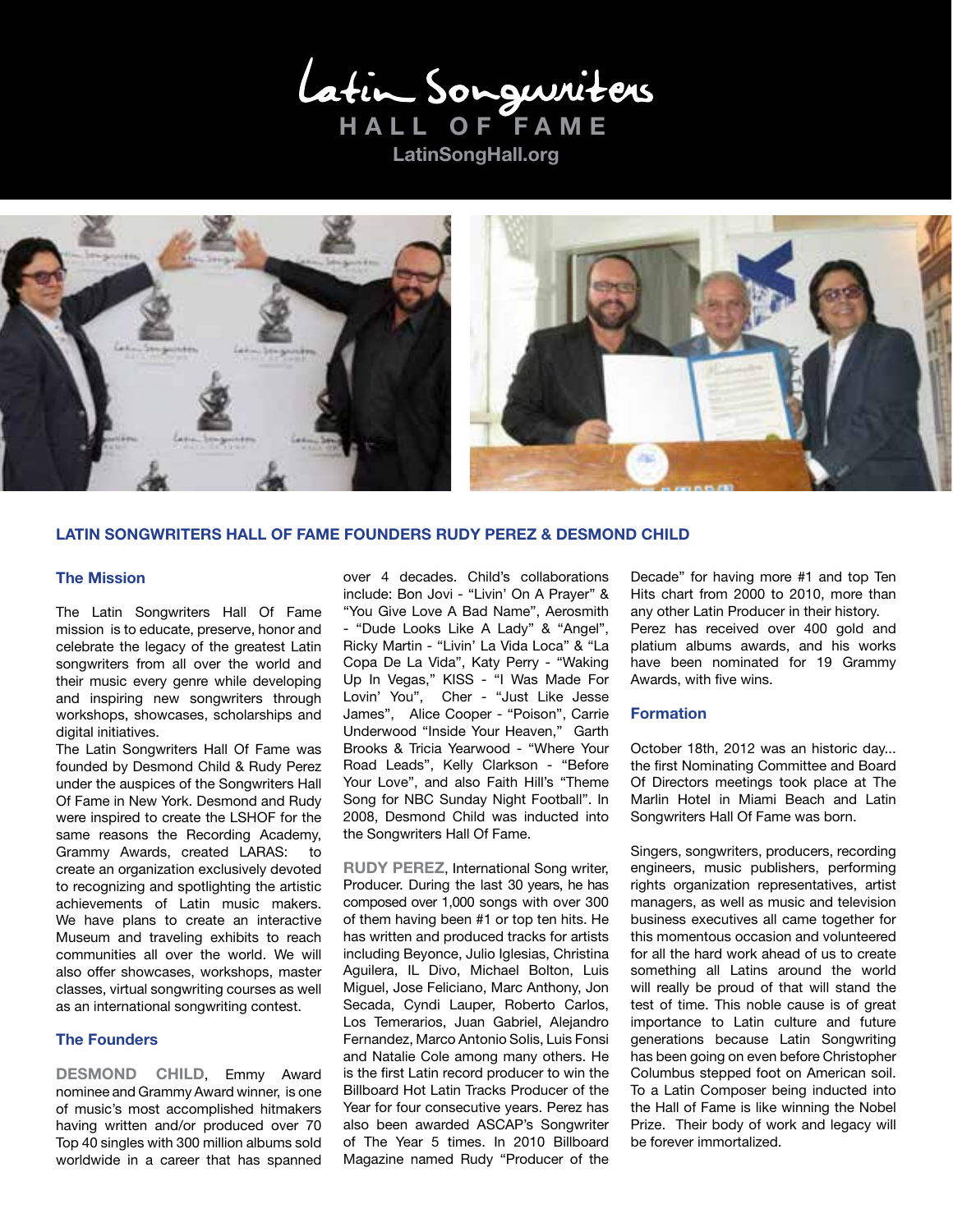Latin Songwriters

### **LSHOF OFFICERS AND EXECUTIVE COMMITTEE**

Desmond Child, Chairman/CEO Rudy Perez, President Claudia Brant, SVP Mauricio Abaroa, SVP Marco Bissi, CFO Greg McBowman, Treasurer Betsy Perez, Secretary Dario Carnevale, Chief Legal Officer Olga Maria Touzet Guillot, Vice-Chair of the Nominating Committee John LoFrumento, B.O.D. of the Songwriters Hall Of Fame Linda Moran, B.O.D. of the Songwriters Hall Of Fame Karen Sherry, B.O.D. of the Songwriters Hall Of Fame

### **BOARD OF DIRECTORS**

Mauricio Abaroa Carlos Alomar Carlos Alvarez Julio Bague Jellybean Benitez Vicente Betancourt Marco Bissi Claudia Brant Del Bryant Mario Cader-Frech Jorge Calandrelli Dario Carnevale Desmond Child Willy Chirino Charlie Cinnamon Leila Cobo Pat Collins Manolo Diaz John Echevarria Joe Galdo Bruno del Granado Olga Maria Touzet Guillot Manny Hernandez Candice Heyaime John Lannert

Dr. Milton Ruben Laufer Alexandra Lioutikoff John LoFrumento Jodi Marr Greg McBowman Evelio Medina Jorge Mejia Linda Moran Sandra Muss Debbie Ohanian Delia Orjuela Maria Esmeralda Paguaga Ivan J. Parron Betsy Perez Rudy Perez Don Perry Sergio Pizzolante Michele Pommier Joshua Robison Angela Rodriguez Marlow Rosado Rudy Sarzo Karen Sherry Mark Stollman Michel Vega Jeff Young William Schimensky

#### **LSHOF EXECUTIVE BOARD**

Willard Ahdritz Martin Bandier Harry Wayne Casey Eddy Cue Freddy Demann Emilio Estefan Jason Flom Sergio George Giancarlo Guerrero Zach Horowitz David Israelite Evan Lamberg Hartwig Masuch Tony Mojena Tommy Page Ralph Peer II Phil Ramone

Dody Sirena Seymour Stein Billy Steinberg Rick Stevens Michael Tilson Thomas Diane Warren Paul Williams Iñigo Zabala

#### **PERFORMANCE RIGHTS ORGANI ZATIONS (PRO) ADVISORY BOARD**

SADAIC (Argentina) Guillermo Ocampo SOBODAYCOM (Bolivia) ABRAMUS - (Brazil) Roberto Mello UBC (Brazil) Marisa Gandelman SCD (Chile) Juan Antonio Duran SAYCO (Colombia) Andres Espinosa ACAM (Costa Rica) Mario Campos Sandoval ACDAM (Cuba) René Hernandez SAYCE (Ecuador) David Checa SGACEDOM (Dominican Repuplic) Manuel Jimenez SAYCE (Ecuador) Patricio David Checa Bustamante SACIM (El Salvador) Mirna Elizabeth Castañeda AEI (Guatemala) Margarita Mendoza De Caceres AACIMH (Honduras) Andre Avila SACM (Mexico) Armando Manzanero / Roberto Cantoral, Jr. NICAUTOR (Nicaragua) APDAYC (Peru) Armando Masse SGAE (Spain) Anton Reixa / Eddie Fernandez ASCAP (United States) Alexandra Lioutikoff (Co-Vice-Chairman) BMI (United States) Delia Orjuela (Co-Vice-Chairman) SESAC (United States) J.J. Cheng AGADU (Uraguay) Gustavo Vignoli SACVEN (Venezuela) Rafael Farinas / Valentin Caruci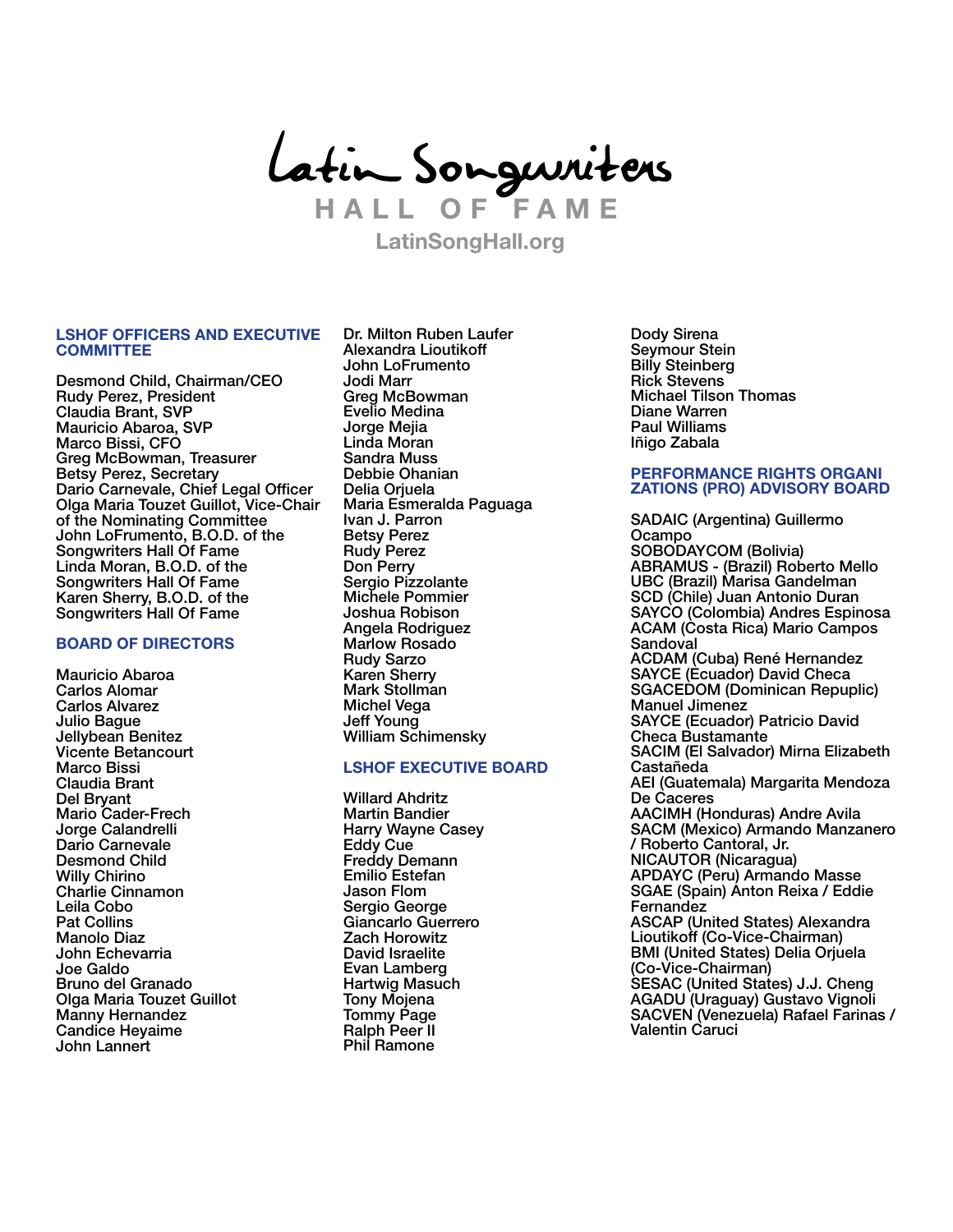### **The Latin Songwriters Hall Of Fame 2013 Inductees**







## **Jose Angel "Ferrusquilla" (Mexico)**



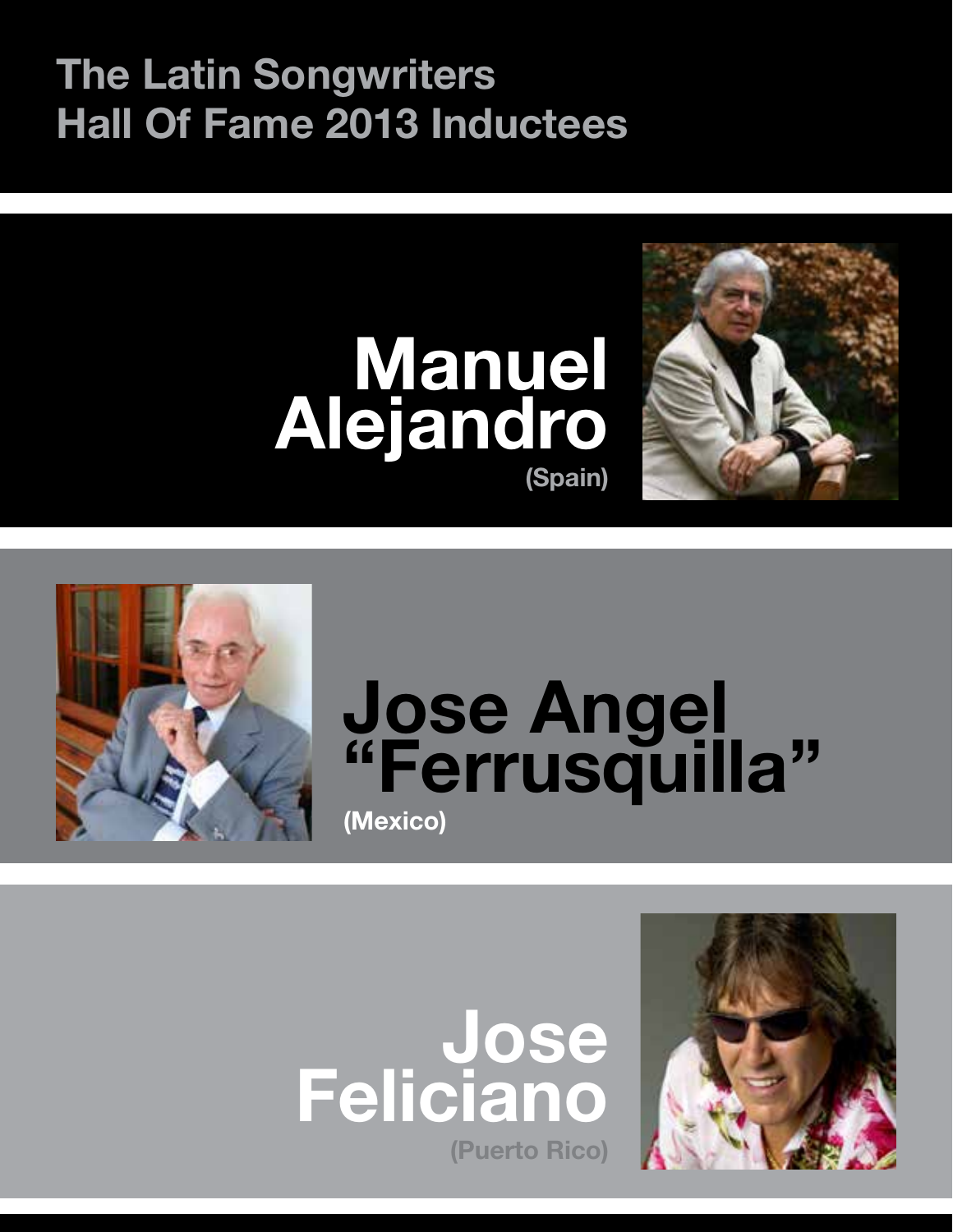### **The Latin Songwriters Hall Of Fame 2013 Inductees**





## **Armando Manzanero (Mexico)**





# **Concha Valdez Miranda**

**(Cuba)**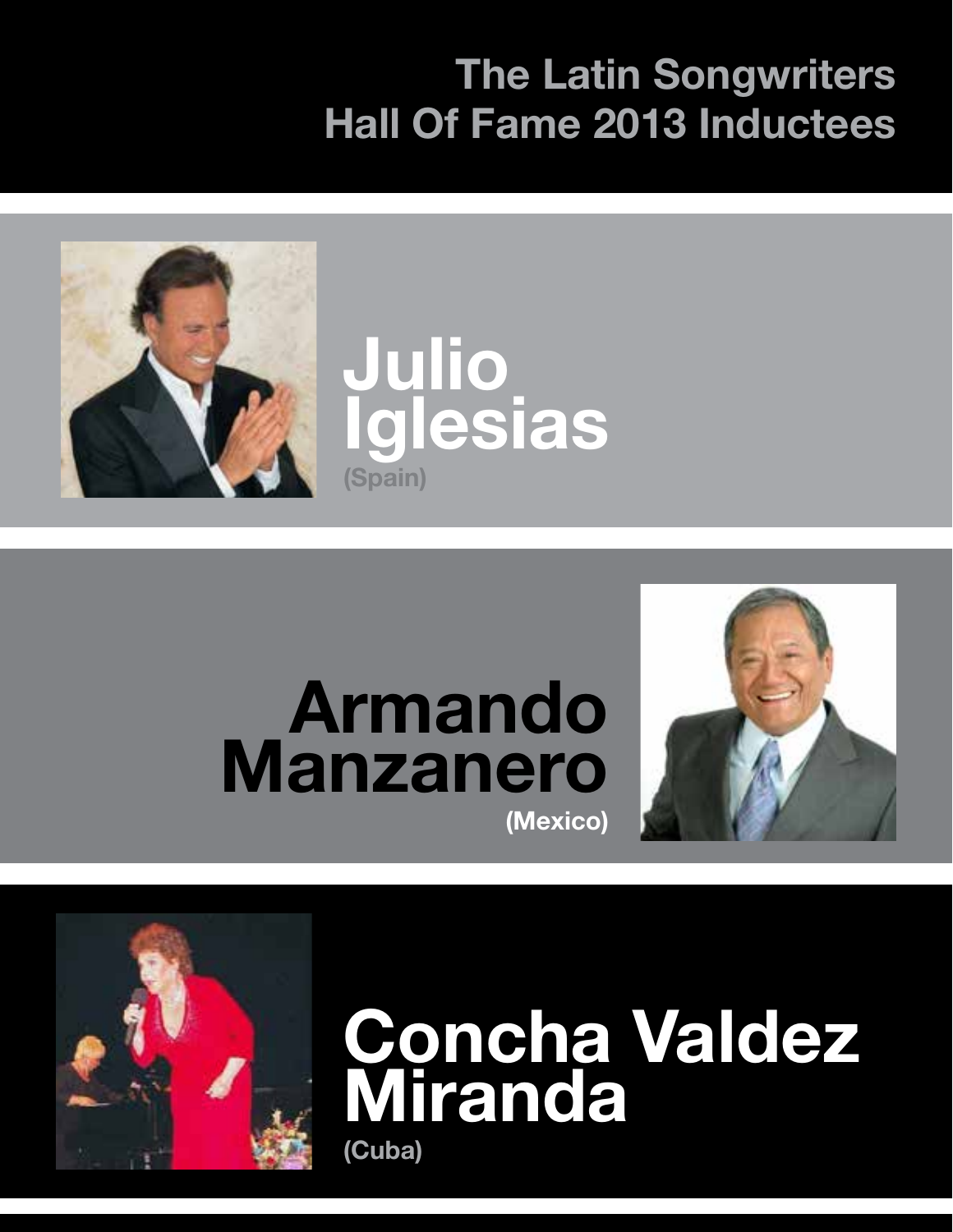# Diamond Sponsor



- Complete brand integration.
- Featured Sponsor on all pre & post public Relations Initiatives.
- **Promotional (all event related appearances,** promotions, events, etc.) Advertising (outdoor media such as billboards, branded collateral distributed at all events. Inclusion on the step and repeat background.
- Radio (featured sponsor highlight in all radio spots distributed throughout all selected stations.)
- TV (highlight in selected TV Campaigns)
- **Print (featured sponsor logo & URL inclusion in** selected articles and ads including Inaugural Program)
- On location (marketing graphics throughout venues as allowed by managment, collateral, etc. (Sponsor must provide Graphics & Materials and/or collateral.)
- Premium VIP Seating (16 VIP Tickets for award  $\bullet$ show and VIP after party)
- Meet & Greet reception Reception with Artists
- Event Tickets (10 General Admission) to use for contests, raffles, etc.
- Banner & URL Inclusion on the Latin Song Writers Hall of Fame Mobile Application
- Complimentary Valet Parking
- \*\* If car dealership, featured parking for display vehicles in front of box office at entrance of venue.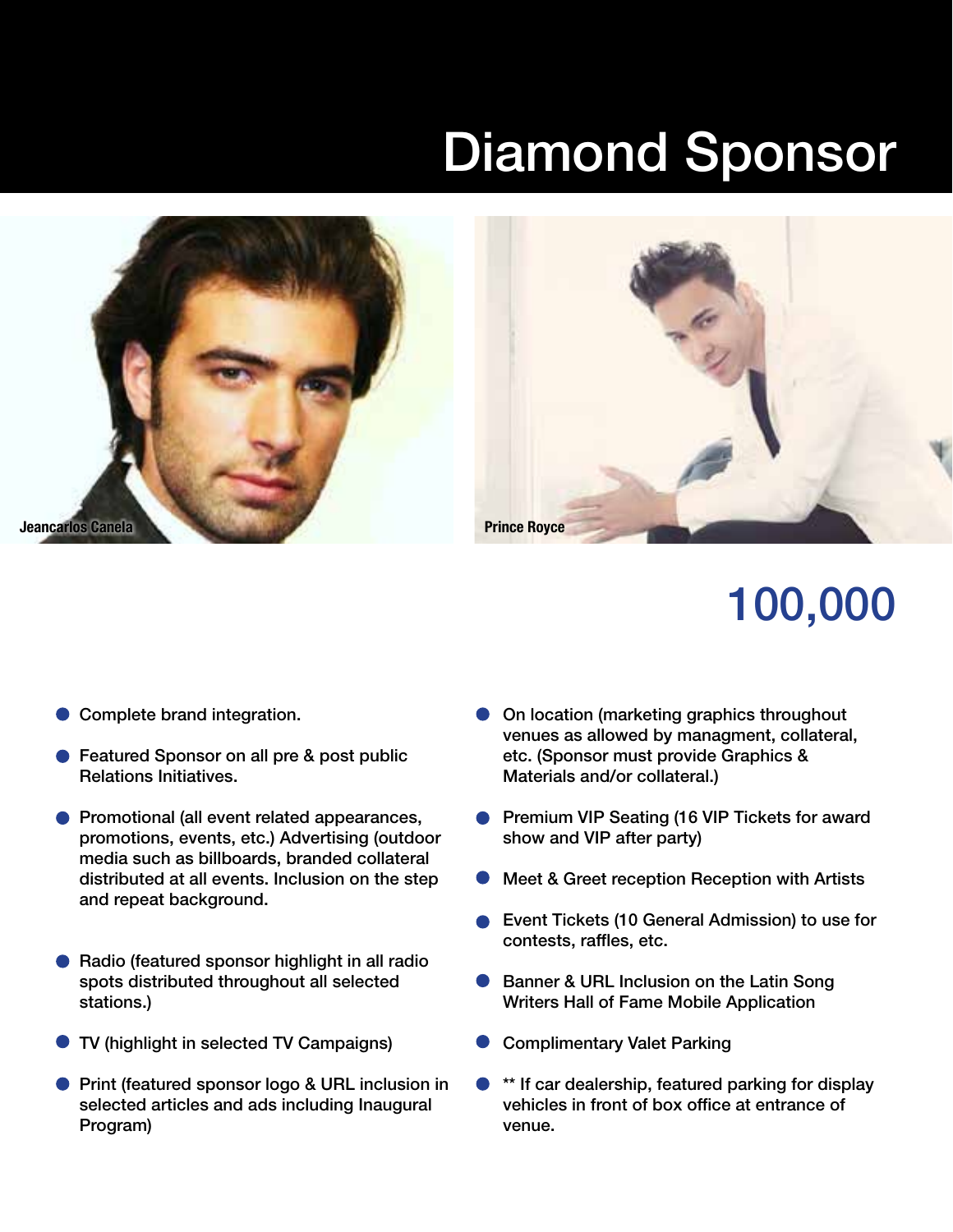## Platinum Sponsor





- Complete brand integration.
- Featured Sponsor on all pre & post public Relations Initiatives.
- Promotional (all event related appearances, promotions, events, etc.) Advertising (outdoor media such as billboards, branded collateral distributed at all events. Inclusion on the step and repeat background.
- Radio (featured sponsor highlight in all radio spots distributed throughout all selected stations.)
- TV (highlight in selected TV Campaigns)
- $\bullet$ Print (featured sponsor logo & URL inclusion in selected articles and ads including Inaugural Program)
- **On location (marketing graphics throughout** venues as allowed by managment, collateral, etc. (Sponsor must provide Graphics & Materials and/or collateral.)
- Premium VIP Seating (10 VIP Tickets for award  $\bullet$ show and VIP after party)
- Meet & Greet reception Reception with Artists
- Event Tickets (8 General Admission) to use for contests, raffles, etc.
- Banner & URL Inclusion on the Latin Song Writers Hall of Fame Mobile Application
- Complimentary Valet Parking
- \*\* If car dealership, featured parking for display vehicles in front of box office at entrance of venue. (if available)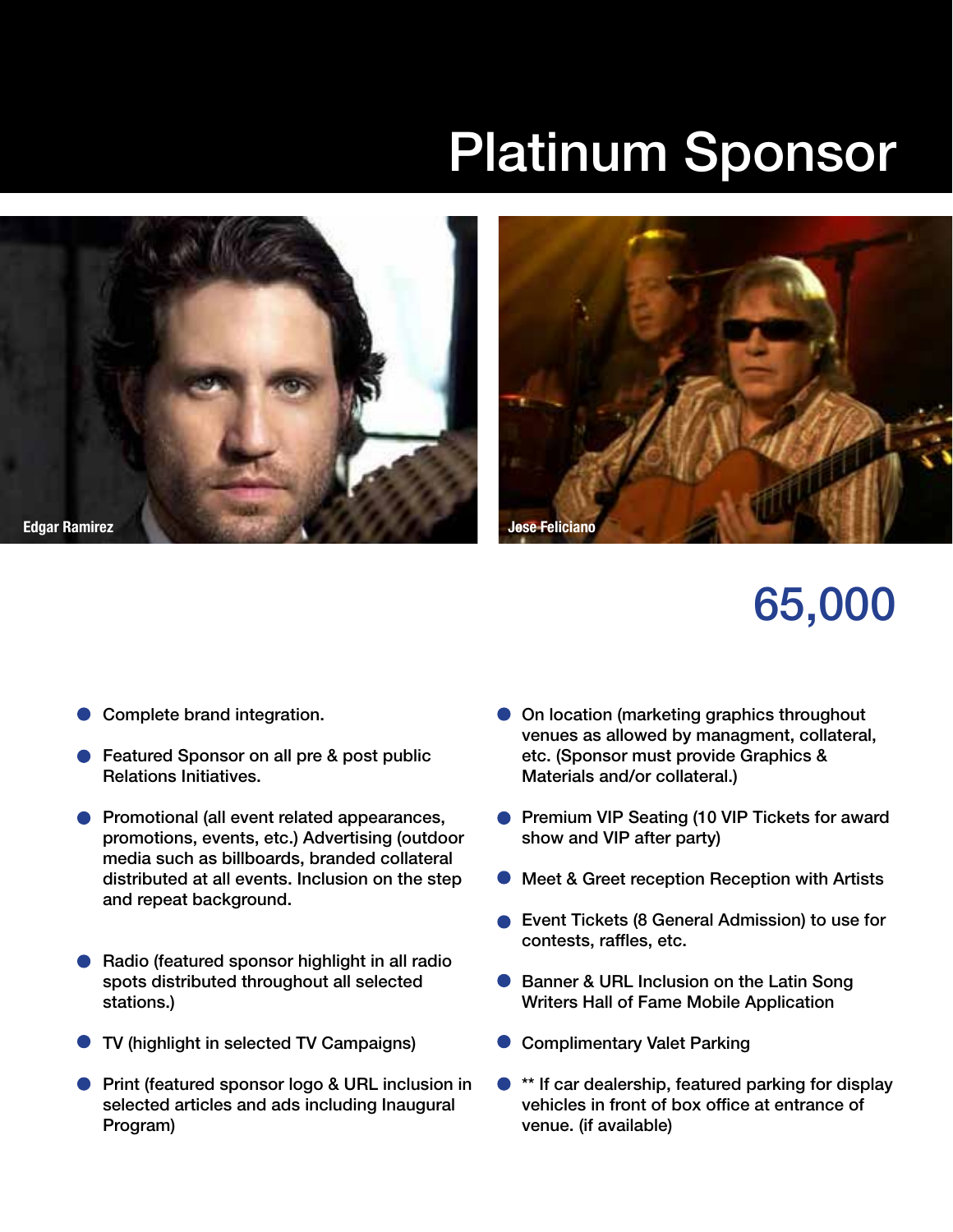## Gold Sponsor





- **Highlighted Sponsor on all pre & post Public** Relations initiatives
- Featured Sponsor on all pre & post public Relations Initiatives.
- **Promotional (all event related appearances,** promotions, events, etc.) Advertising (outdoor media such as billboards, branded collateral distributed at all events. Inclusion on the step and repeat background.
- Radio (featured sponsor highlight in all radio spots distributed throughout all selected stations.)
- TV (highlight in selected TV Campaigns)
- **Print (featured sponsor logo & URL inclusion in** selected articles and ads including Inaugural Program)
- On location marketing graphics throughout venues as allowed by managment, collateral, etc. (Sponsor must provide Graphics & Materials and/or collateral.)
- **Premium VIP Seating (10 VIP Tickets for award** show and VIP after party)
- Meet & Greet reception Reception with Artists
- Event Tickets (8 General Admission) to use for contests, raffles, etc.
- $\bullet$ Banner & URL Inclusion on the Latin Song Writers Hall of Fame Mobile Application
- Complimentary Valet Parking
- \*\* If car dealership, featured parking for display vehicles in front of box office at entrance of venue. (if available)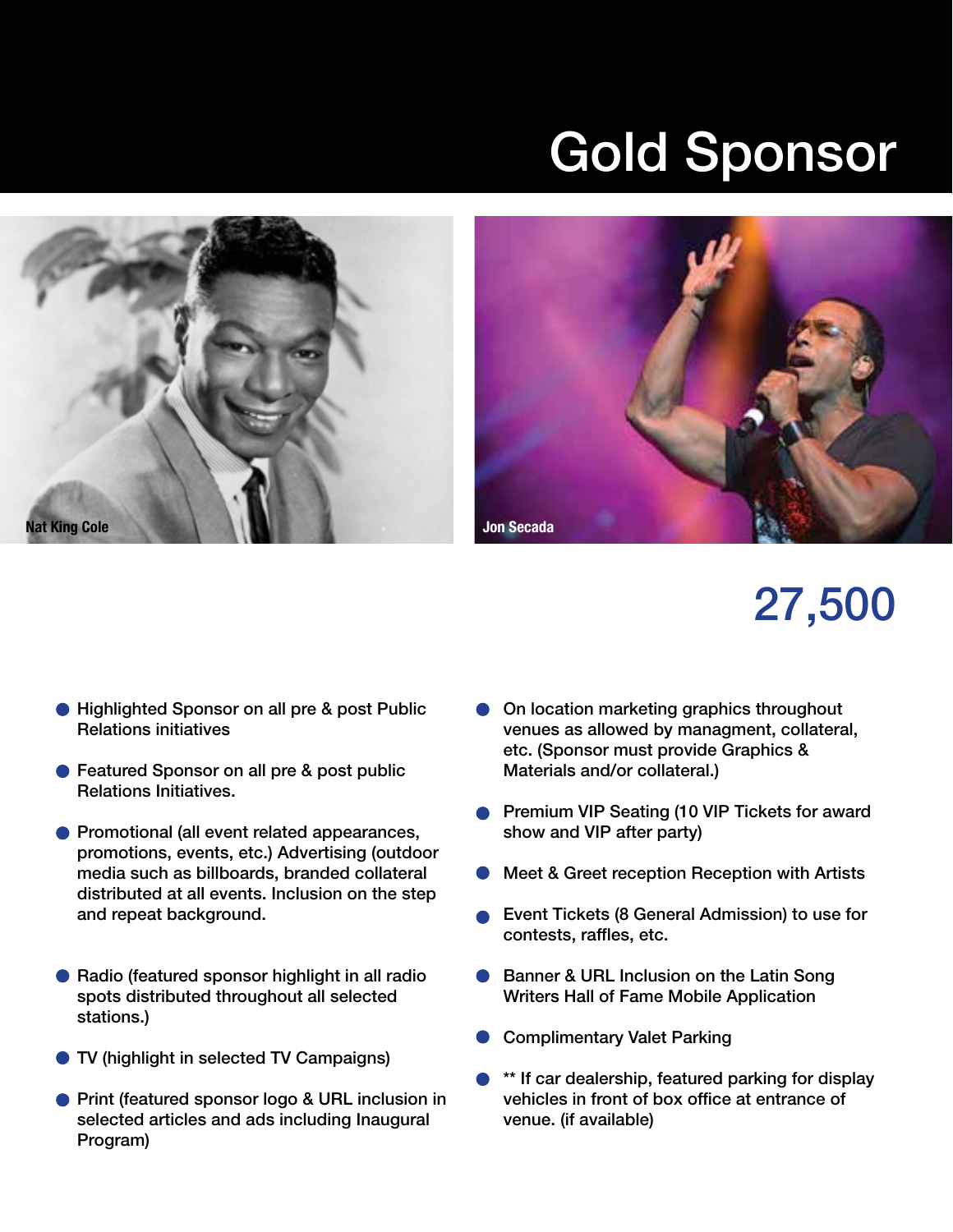## Silver Sponsor





- **Highlighted Sponsor on all pre & post Public** Relations initiatives
- Featured Sponsor on all pre & post public Relations Initiatives.
- **Promotional (all event related appearances,** promotions, events, etc.) Advertising (outdoor media such as billboards, branded collateral distributed at all events. Inclusion on the step and repeat background.
- Radio (featured sponsor highlight in all radio spots distributed throughout all selected stations.)
- TV (highlight in selected TV Campaigns)
- **Print (featured sponsor logo & URL inclusion in** selected articles and ads including Inaugural Program)
- **On location marketing graphics throughout** venues as allowed by managment, collateral, etc. (Sponsor must provide Graphics & Materials and/or collateral.)
- **Premium VIP Seating (10 VIP Tickets for award** show and VIP after party)
- Meet & Greet reception Reception with Artists
- Event Tickets (8 General Admission) to use for contests, raffles, etc.
- Banner & URL Inclusion on the Latin Song Writers Hall of Fame Mobile Application
- Complimentary Valet Parking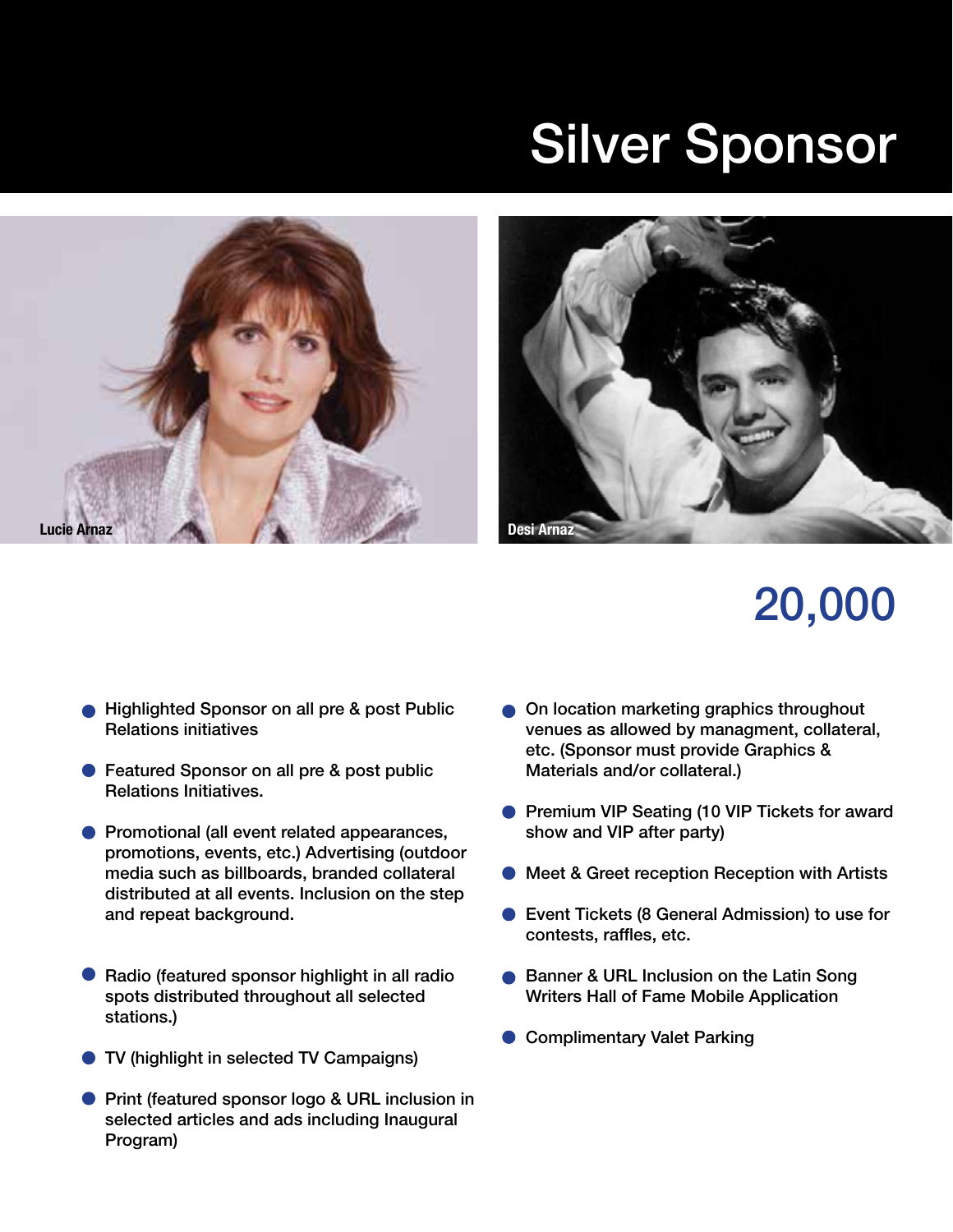## Bronze Sponsor





- Highlighted Sponsor on all pre & post Public Relations initiatives
- Featured Sponsor on all pre & post public Relations Initiatives.
- **Promotional (all event related appearances,** promotions, events, etc.) Advertising (outdoor media such as billboards, branded collateral distributed at all events. Inclusion on the step and repeat background.
- Radio (featured sponsor highlight in all radio spots distributed throughout all selected stations.)
- TV (highlight in selected TV Campaigns)
- **Print (featured sponsor logo & URL inclusion in** selected articles and ads including Inaugural Program)
- **On location marketing graphics throughout** venues as allowed by managment, collateral, etc. (Sponsor must provide Graphics & Materials and/or collateral.)
- **Premium VIP Seating (6 VIP Tickets for award** show and VIP after party)
- Meet & Greet reception Reception with Artists
- Event Tickets (4 General Admission) to use for  $\bullet$ contests, raffles, etc.
- Banner & URL Inclusion on the Latin Song Writers Hall of Fame Mobile Application
- **Complimentary Valet Parking**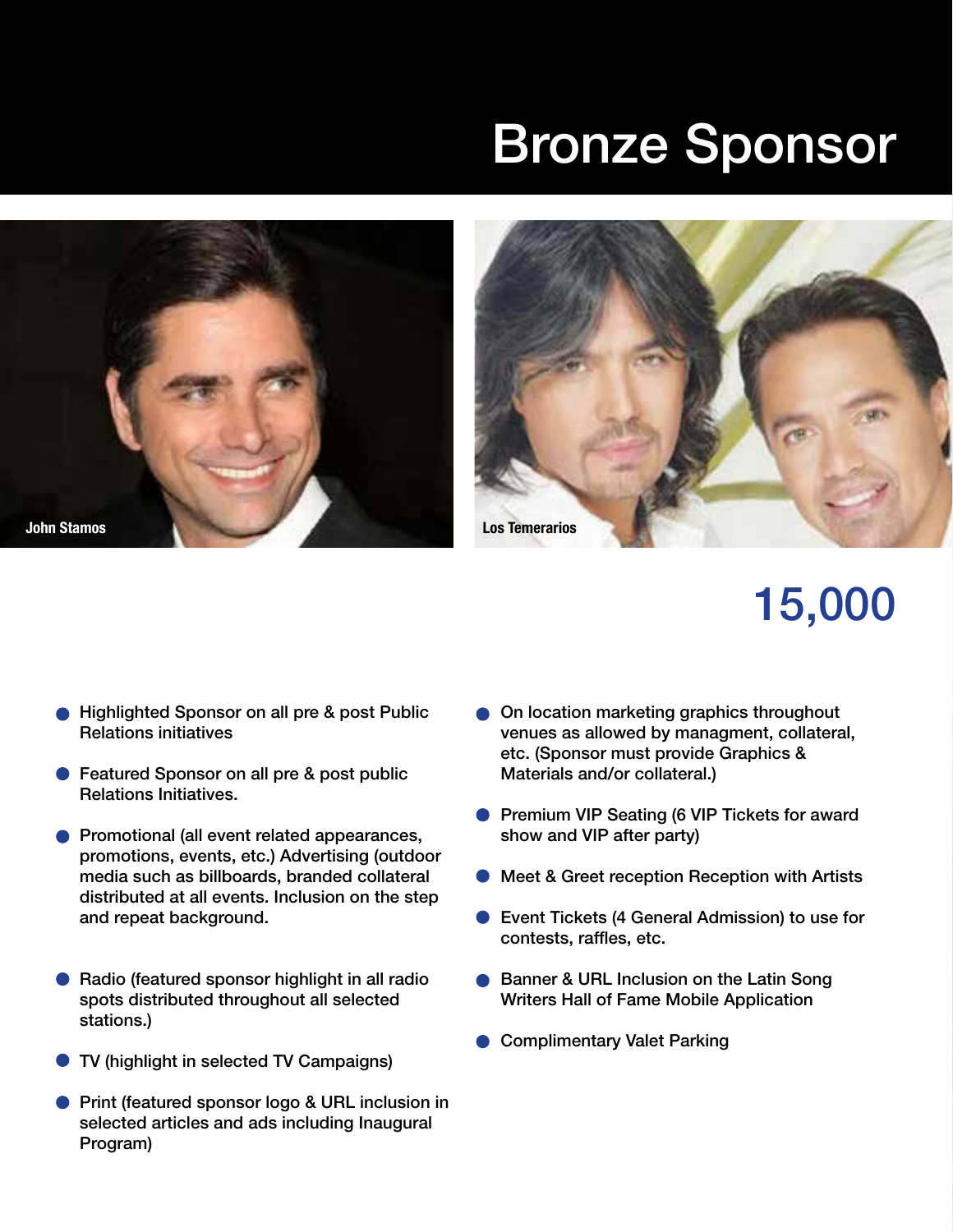Sponsor Package

**TUESDAY, APRIL 23, 2013** Latin Songwriters

## NEW WORLD CENTER MIAMI BEACH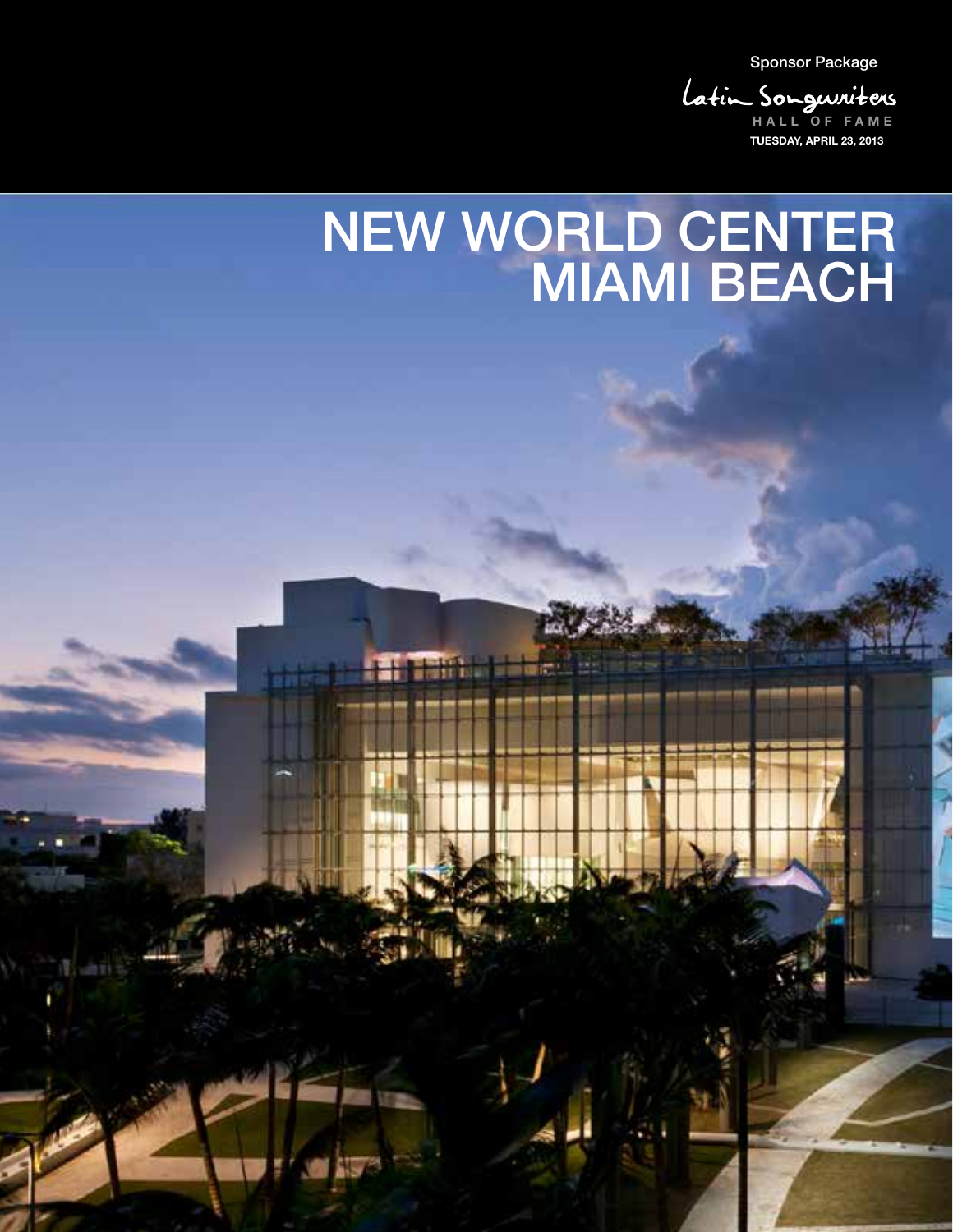# Advertising Schedule

| Advertising for the event will encompass Miami-Dade,<br>Broward and part of Palm Beach County. |                                                                                  |          |                                                           |
|------------------------------------------------------------------------------------------------|----------------------------------------------------------------------------------|----------|-----------------------------------------------------------|
|                                                                                                | Radio                                                                            | TV       | <b>Social Media</b>                                       |
| March                                                                                          | $\cdot$ DJ 106.7<br>$\cdot$ El Zol 95.7<br>$\cdot$ Zeta 92<br>$\cdot$ Cima 106.3 | • Megaty | • Facebook<br>• Twitter<br>$\cdot$ YouTube<br>• Pinterest |
| April                                                                                          | $\cdot$ DJ 106.7<br>$\cdot$ El Zol 95.7<br>$\cdot$ Zeta 92<br>$\cdot$ Cima 106.3 | • Megaty | • Facebook<br>• Twitter<br>$\cdot$ YouTube<br>• Pinterest |
| ** Advertising schedules are subjects to change without notice                                 |                                                                                  |          |                                                           |